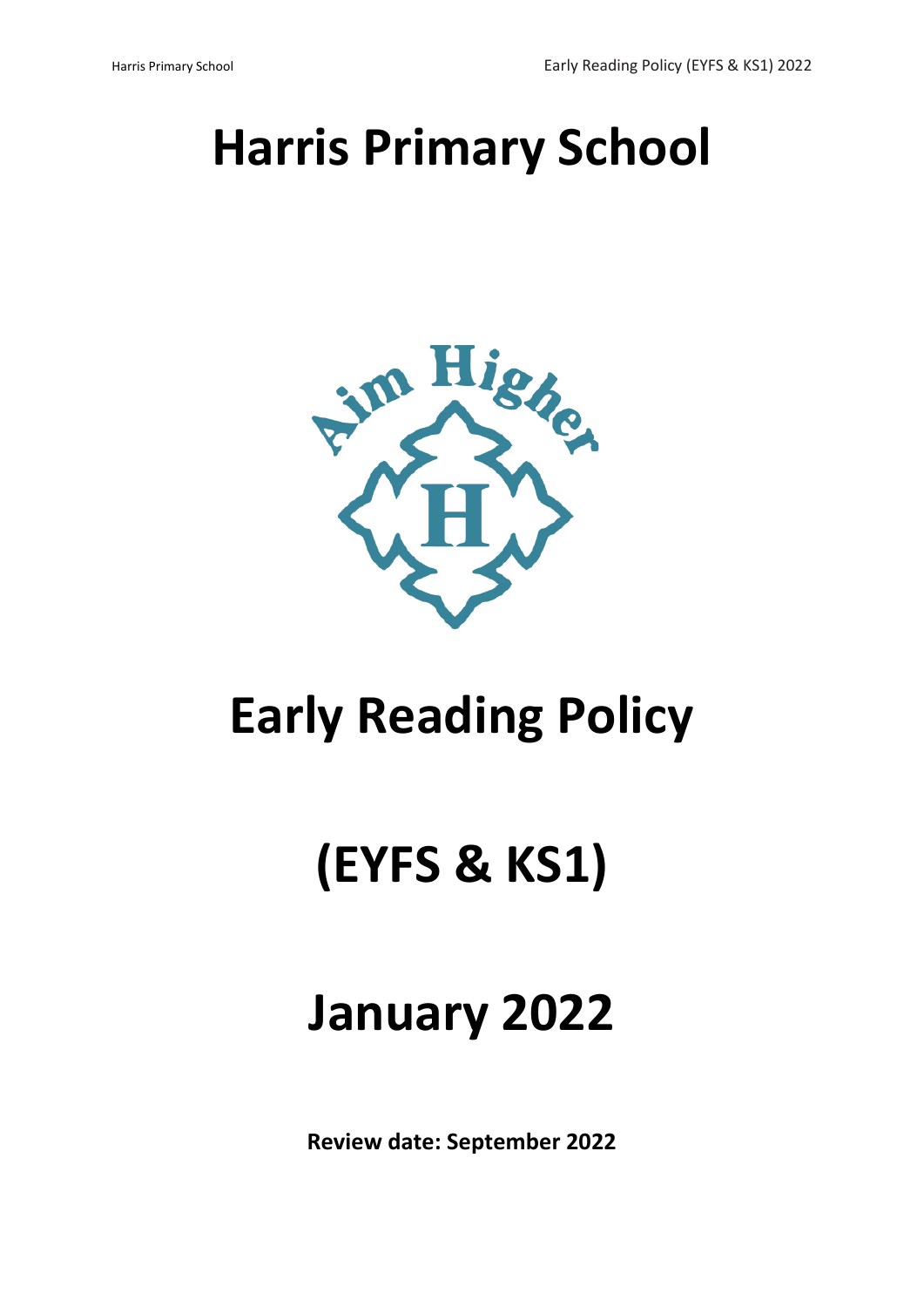## **Intent**

At Harris Primary School, we believe that reading is one of the most important skills children learn from the moment they begin their learning journey at our school. We put as much energy as we possibly can into making sure that every single child learns to read as quickly as possible. We want your child to love reading – and to want to read for themselves. This is why we put our efforts into making sure Harris pupils develop a love of books as well as learning to read by using their knowledge of phonics.

Harris Primary School knows the part that high quality phonics teaching and learning provides in developing early reading, writing and spelling skills. Phonics is accessible to all children and is taught in such a way to help children know, remember and understand more. Through daily phonics teaching pupils are taught the skills they need to read quickly and skilfully. They are taught to look closely at the sounds individual letters or groups of letters make in words and use this to decode words to read or segment words to spell.

Through structured, systematic and synthetic phonics teaching we intend for our pupils to be able to:

- Recognise, say and write all phonemes within each set
- Use their phonic knowledge to orally blend and segment phonetically decodable words
- Use their phonic knowledge to attempt to read and write more complex words
- Read easily, fluently and with good understanding, age and ability appropriate texts
- Develop the habit of reading widely and often, for both pleasure and information
- Write clearly, accurately and coherently, using phonic knowledge

## **Implementation**

This academic year, we will continue to use **Read, Write, Inc.** to support our daily teaching of phonics. Read, Write, Inc. builds on children's speaking and listening skills which in turn prepare children for learning to read, write and spell by developing their phonic knowledge and skills. Read, Write, Inc. is made up of 3 Sets that build on children's phonics ability in a structured, systematic and synthetic way.

| The Read,<br>Write, Inc sets | <b>Phonic Knowledge and Skills</b>                                                                                                                                           |
|------------------------------|------------------------------------------------------------------------------------------------------------------------------------------------------------------------------|
| Set 1                        | <b>Learning Set 1 Speed Sounds</b>                                                                                                                                           |
|                              | These are the Set 1 Speed Sounds written with one letter:                                                                                                                    |
|                              | masdtinpgockubfelhrjvywzx                                                                                                                                                    |
|                              | These are the sounds written with two letters, the children<br>will be taught that these sounds are 'special friends' and will<br>also be taught they are called 'digraphs': |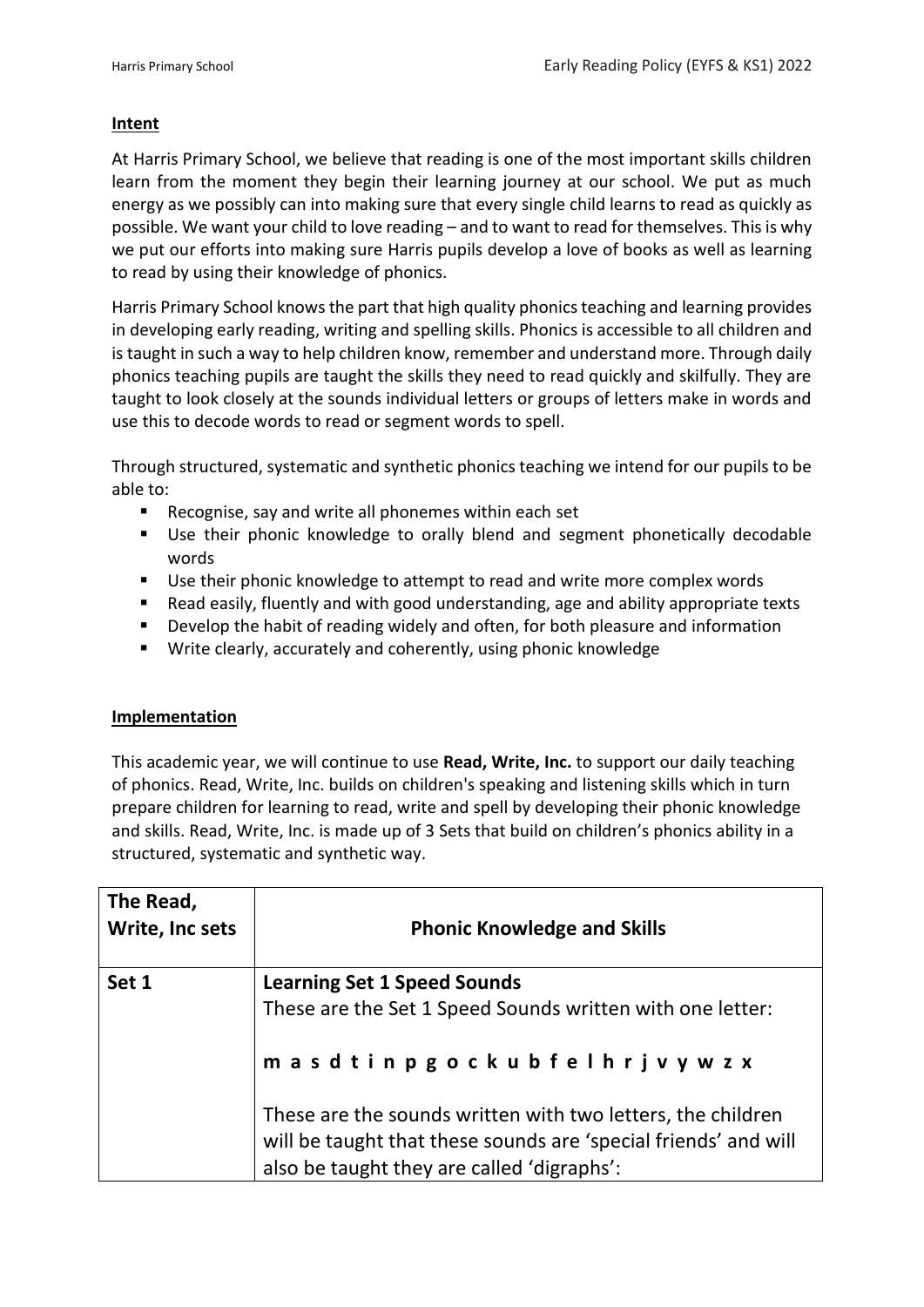|       | sh th ch qu ng nk ck<br>Blending sounds together to make words. Segmenting words<br>into their separate sounds. Beginning to read simple captions. |
|-------|----------------------------------------------------------------------------------------------------------------------------------------------------|
| Set 2 | <b>Learning Set 2 Speed Sounds</b>                                                                                                                 |
|       | These are the Set 2 Speed Sounds:                                                                                                                  |
|       | ay ee igh ow (as in blow) oo (as in zoo)                                                                                                           |
|       | oo (as in look) ar or air ir ou (as in out) oy                                                                                                     |
|       | Blending sounds together to make words. Segmenting words                                                                                           |
|       | into their separate sounds. Beginning to read simple captions.                                                                                     |
|       |                                                                                                                                                    |
| Set 3 | <b>Learning Set 3 Speed Sounds</b>                                                                                                                 |
|       | These are Set 3 Speed Sounds:                                                                                                                      |
|       | ea (as in tea), oi (as in spoil), a-e (as in cake), i-e (as                                                                                        |
|       | in smile), o-e (as in home), $u-e$ (as in huge), aw (as in yawn),<br>are (as in care), ur (as in nurse), er (as in letter), ow (as                 |
|       | in brown), ai (as in snail), oa (as in goat), ew (as in chew),                                                                                     |
|       | ire (as in <i>fire</i> ), ear (as in <i>hear</i> ), ure (as in <i>pure</i> )                                                                       |
|       |                                                                                                                                                    |

Pupils in EYFS and Year 1 are taught specific sounds daily in ability groups. Children are working through the Read, Write, Inc. scheme and learn letters in the order shown above. As part of their daily phonics sessions children are taught actions to help them remember each individual phoneme. Children are also taught memorable phrases from the Read, Write, Inc. scheme, which use rhymes to help them to write each individual letter using the correct letter formation.

Pupils in Year 2 begin guided reading workshops and targeted support is given to individual pupils by the class teacher or teaching assistant. Phonics activities permeate throughout continuous provision in EYFS and Year 1 providing many opportunities for pupils to deepen their understanding and apply their knowledge through various activities. During the summer term in year 1, pupils will take a phonics screening check which assesses their ability to apply what they have learnt.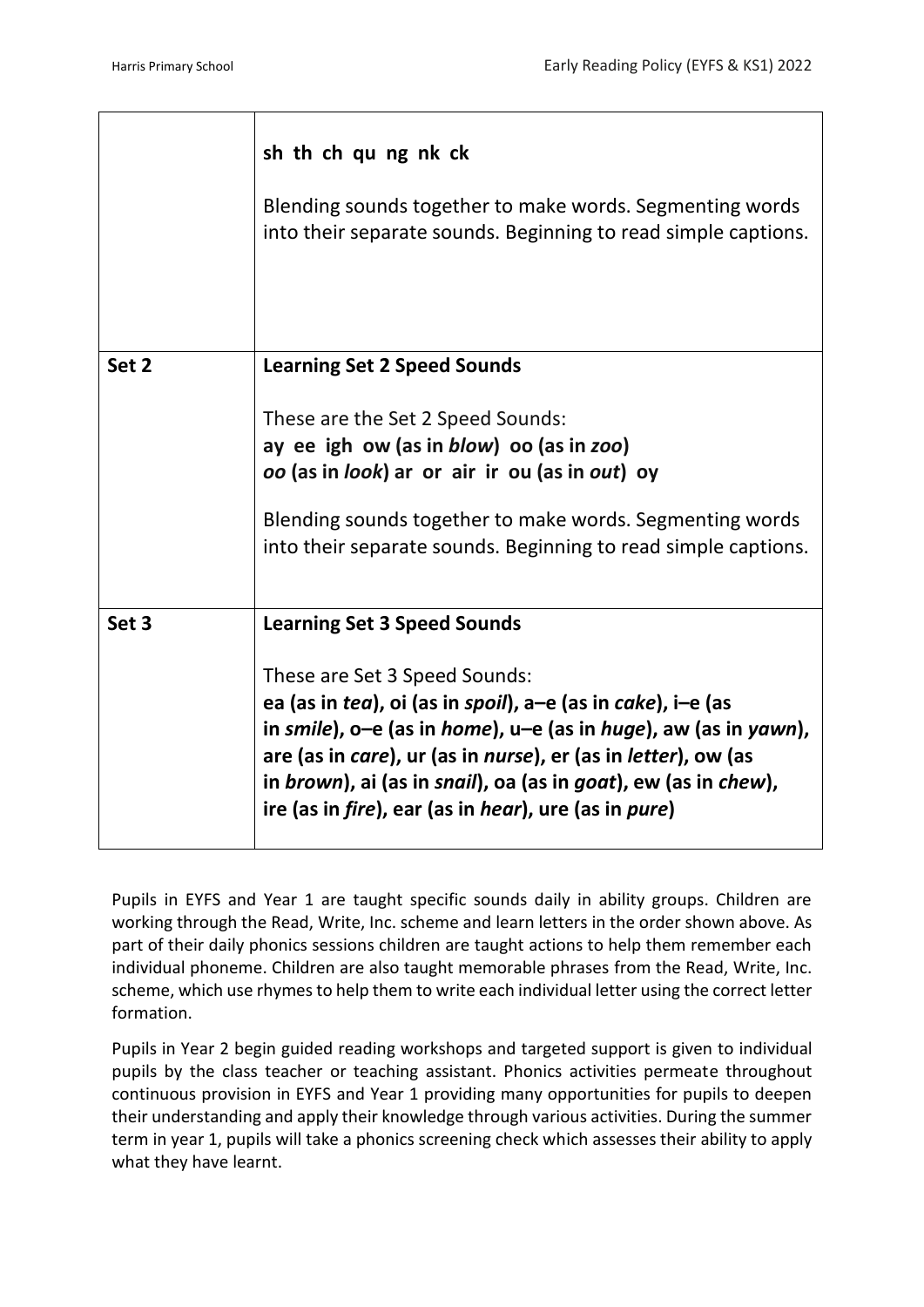## **Reading**

Quality age-appropriate texts are used to teach reading and inspire children to be life-long readers. These will most times, link to writing and/or learning in foundation subjects (class topic). The teaching of reading at Harris Primary School takes into account the following:

- A phonics first approach to reading
- Reading for pleasure
- The mechanics of reading
- Reading for understanding

Reading for pleasure is developed further through regular visits to our school library, book fairs, and whole school reading events. Our reading schemes (Read, Write, Inc.) provides quality and variety. It achieves clear progression through organisation into phonic sets that relate to the Read, Write, Inc sets, and is supported with appropriate assessment materials to ensure children progress well. We have a language rich curriculum to ensure that pupils are immersed in high-quality vocabulary from the start. All children are exposed to a language rich environment that supports children's reading and language acquisition development.

#### **Supporting reading at home**

• All children in Reception and Year 1 take home 4 reading books per week. These books are at a phonetically decodable level accessible to the children.

• In addition to phonic books, all EYFS and KS1 children are invited to take home a school library book to share at home. This is a book that aims to develop language acquisition and comprehension whilst continuing to develop a love of reading.

• EYFS and Year 1 parents are invited to reading and phonics workshops that are led by the class teachers. This provides parents with ideas of how to support their children at home with reading.